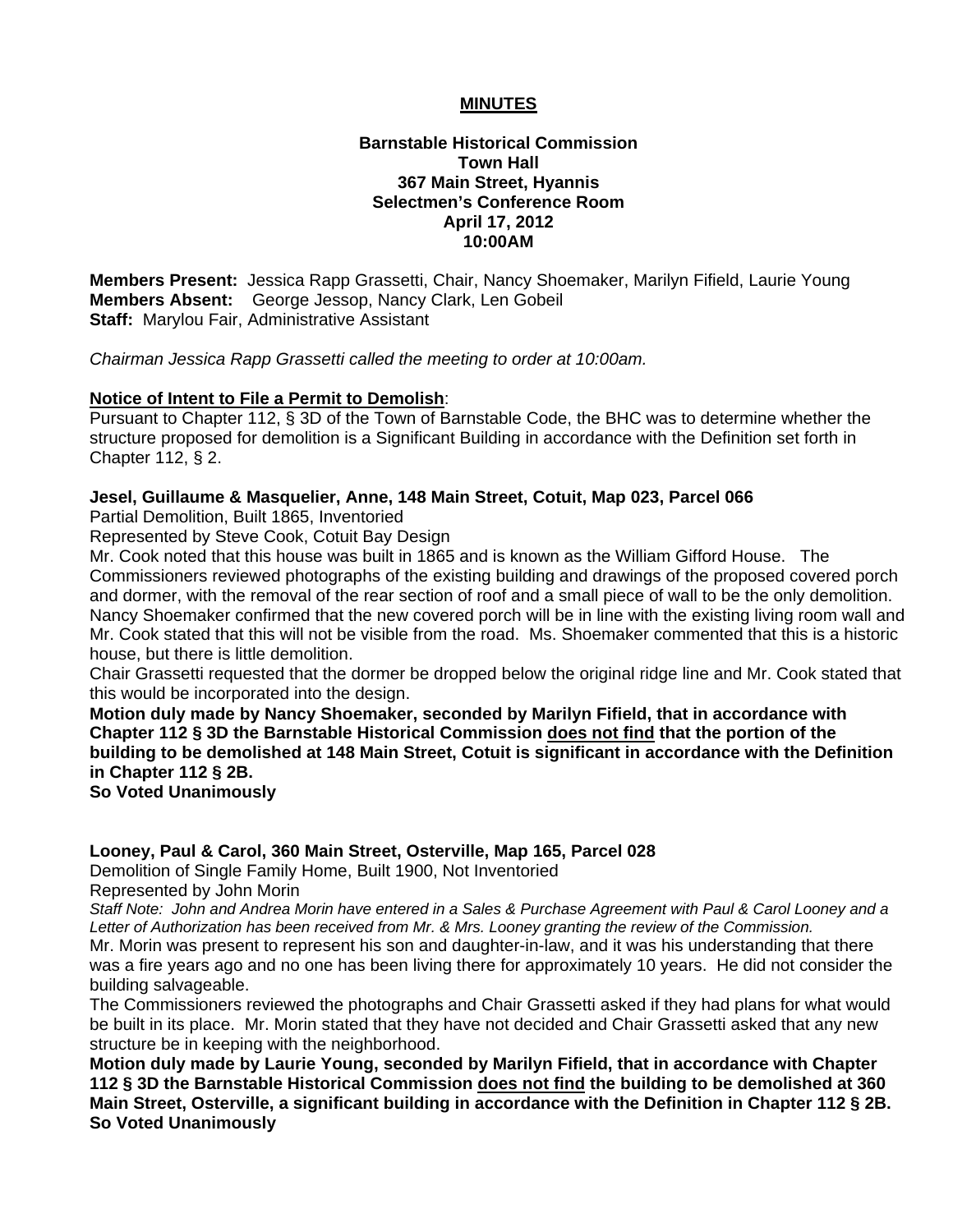# **Other Business, Correspondence Received**

## **Establish a Gift Account to Maintain & Preserve the Art & Artifacts of the Town of Barnstable**

Chair Grassetti stated that this idea was prompted by the request of Town Clerk Linda Hutchenrider for support of the restoration of the Coleman Paintings and recognition of the need for a gift account to help fund such requests. Marilyn Fifield noted that the Community Preservation Committee looks favorably on projects that have matching funds.

Chair Grassetti discussed options for announcing this gift account to the public, perhaps via the Town website, and Marilyn Fifield reminded that tax bills also offer the opportunity for donations to Town enterprises. She also noted that MGL Chapter 40 Section 8D authorizes Historical Commission to accept donations and bequests and hold Historic Preservation Restrictions.

#### **Motion duly made by Nancy Shoemaker, seconded by Marilyn Fifield, to continue working toward Town Council approval of the establishment of a Gift Account. So Voted Unanimously**

#### **Determine Significance of Veterans' Memorial Flagpole located at JFK Museum 397 Main Street, Hyannis, Map 326, Parcel 138**

Marilyn Fifield commented that although there is an Inventory Form on file with the Massachusetts Historical Commission, signifying that it is a Contributing Structure in both the Hyannis Municipal Group National Register Historic District and the Hyannis Main Street Waterfront Historic District, the the Town Legal Department and Community Preservation Committee requested this Commission to vote on the significance of the structure. Chair Grassetti noted that this is one of the oldest Inventory forms on file, and she read the inscription that is found on the Memorial. **Motion duly made by Nancy Shoemaker, seconded by Marilyn Fifield, to find that the Veterans' Memorial Flagpole located at the Old Town Hall/JFK Museum is a significant structure and to send a letter to the Community Preservation Committee and encourage their support of the restoration project. So Voted Unanimously** 

## **Letter Received Massachusetts Historical Commission re:**

## **Mill Pond Restoration Project – Located Off of Route 149 at Route 28**

The letter received from the Massachusetts Historical Commission (MHC) was reviewed, and It was noted that there are many historic structures and archeological sites located within this area; although the scope of the project is outside the area. Marilyn Fifield suggested the Commission send a letter thanking MHC for being alert to the historic resources and expressing appreciation for their support.

### **Letter Sent to Representative Sarah Peake re: Bill Number H3968 (An Act Authorizing Alternate Members on Local Historical Commissions)**

Chair Grassetti reported that she had learned of Representative Peake's bill upon an inquiry regarding alternate members. A copy of the letter of support sent on behalf of this Commission was reviewed.

Chair Grassetti congratulated Mr. Ted Wurzsburg, who was present, on his recent graduation from the Town's Citizen's Academy and his interest in serving on this Commission, noting that passage of the alternate member bill would allow the alternate to take the place of an absent member to assure a quorum.

## Approval of Minutes:

March 20, 2012 **Motion duly made Nancy Shoemaker, seconded by Laurie Young, to accept the Minutes of March 20, 2012 as edited by Marilyn Fifield. So Voted Unanimously** 

## Updates:

## Marilyn Fifield - CPA Update

Commissioner Fifield reported that she believed the CPC approved all of the historic applications at the last meeting and that the Coleman Paintings restoration project has been moved to the application stage. DPW